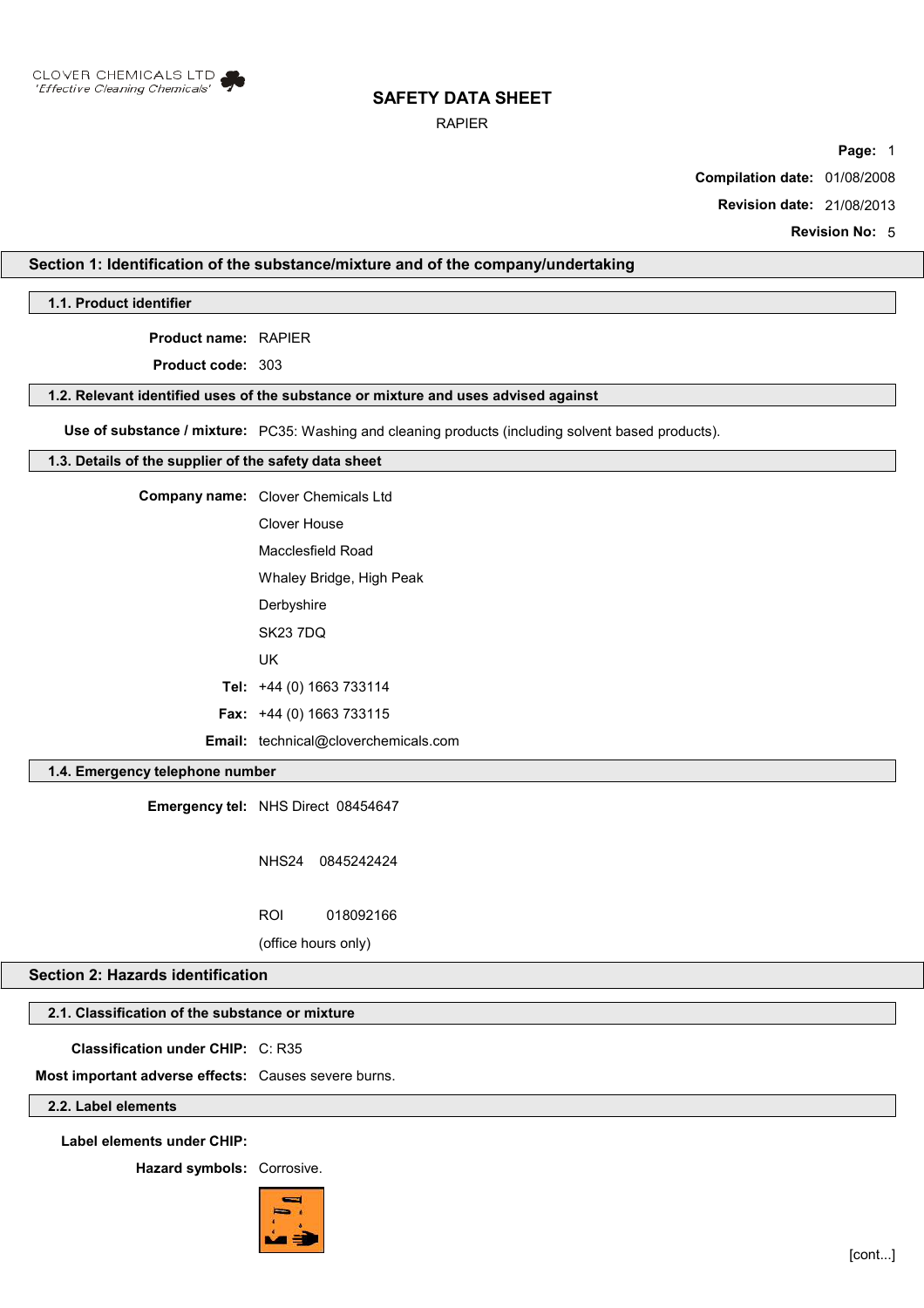#### RAPIER

**Page:** 2

**Risk phrases:** R35: Causes severe burns. **Safety phrases:** S26: In case of contact with eyes, rinse immediately with plenty of water and seek medical advice. S36/37/39: Wear suitable protective clothing, gloves and eye / face protection. S45: In case of accident or if you feel unwell, seek medical advice immediately (show the label where possible).

## **2.3. Other hazards**

**PBT:** This product is not identified as a PBT substance.

# **Section 3: Composition/information on ingredients**

# **3.2. Mixtures**

## **Hazardous ingredients:**

## SODIUM HYDROXIDE

| EINECS    | CAS       | Classification<br>CHIP | <b>CLP Classification</b> | Percent |
|-----------|-----------|------------------------|---------------------------|---------|
| 215-185-5 | 1310-73-2 | C: R35                 | . Skin Corr. 1A: H314     | 10-30%  |

# **Section 4: First aid measures**

| 4.1. Description of first aid measures |                                                                                                            |        |  |
|----------------------------------------|------------------------------------------------------------------------------------------------------------|--------|--|
|                                        | Skin contact: Remove all contaminated clothes and footwear immediately unless stuck to skin. Drench the    |        |  |
|                                        | affected skin with running water for 10 minutes or longer if substance is still on skin. Transfer          |        |  |
|                                        | to hospital if there are burns or symptoms of poisoning.                                                   |        |  |
|                                        | Eye contact: Bathe the eye with running water for 15 minutes. Transfer to hospital for specialist          |        |  |
|                                        | examination.                                                                                               |        |  |
|                                        | Ingestion: Wash out mouth with water. Do not induce vomiting. Give 1 cup of water to drink every 10        |        |  |
|                                        | minutes. If unconscious, check for breathing and apply artificial respiration if necessary. If             |        |  |
|                                        | unconscious and breathing is OK, place in the recovery position. Transfer to hospital as soon              |        |  |
|                                        | as possible.                                                                                               |        |  |
|                                        | <b>Inhalation:</b> Remove casualty from exposure ensuring one's own safety whilst doing so. If unconscious |        |  |
|                                        | and breathing is OK, place in the recovery position. If conscious, ensure the casualty sits or             |        |  |
|                                        | lies down. If breathing becomes bubbly, have the casualty sit and provide oxygen if available.             |        |  |
|                                        | Transfer to hospital as soon as possible.                                                                  |        |  |
|                                        | 4.2. Most important symptoms and effects, both acute and delayed                                           |        |  |
|                                        | Skin contact: Blistering may occur. Progressive ulceration will occur if treatment is not immediate.       |        |  |
|                                        | Eye contact: Corneal burns may occur. May cause permanent damage.                                          |        |  |
|                                        | Ingestion: Corrosive burns may appear around the lips. Blood may be vomited. There may be bleeding         |        |  |
|                                        | from the mouth or nose.                                                                                    |        |  |
|                                        | Inhalation: There may be shortness of breath with a burning sensation in the throat. Exposure may          |        |  |
|                                        | cause coughing or wheezing.                                                                                |        |  |
|                                        |                                                                                                            |        |  |
|                                        |                                                                                                            | [cont] |  |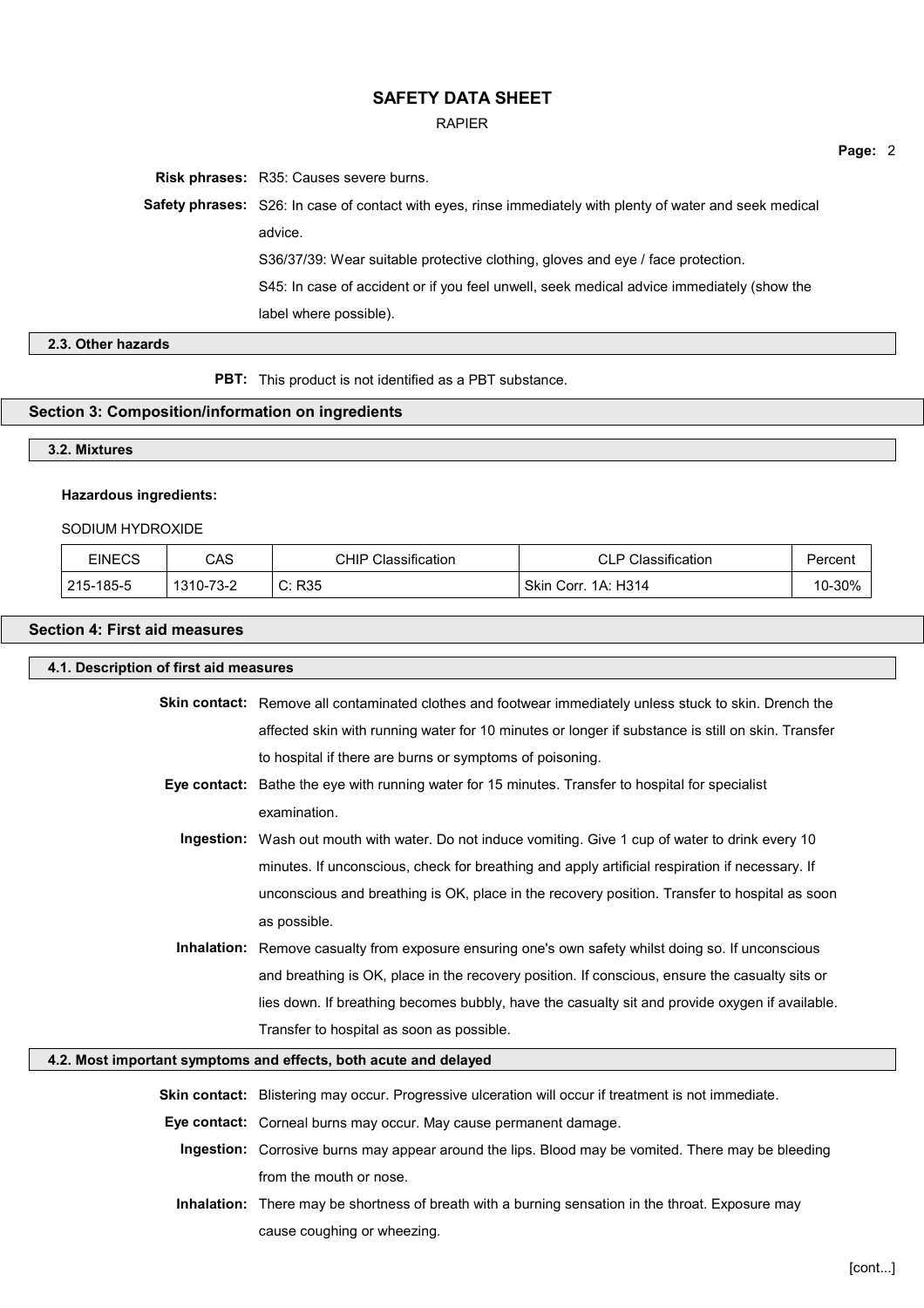### RAPIER

**Page:** 3

**Delayed / immediate effects:** Immediate effects can be expected after short-term exposure.

#### **4.3. Indication of any immediate medical attention and special treatment needed**

**Immediate / special treatment:** Eye bathing equipment should be available on the premises.

#### **Section 5: Fire-fighting measures**

## **5.1. Extinguishing media**

**Extinguishing media:** Suitable extinguishing media for the surrounding fire should be used. Use water spray to cool containers.

**5.2. Special hazards arising from the substance or mixture**

**Exposure hazards:** Corrosive. In combustion emits toxic fumes.

## **5.3. Advice for fire-fighters**

**Advice for fire-fighters:** Wear self-contained breathing apparatus. Wear protective clothing to prevent contact with

skin and eyes.

## **Section 6: Accidental release measures**

#### **6.1. Personal precautions, protective equipment and emergency procedures**

**Personal precautions:** Notify the police and fire brigade immediately. Mark out the contaminated area with signs and prevent access to unauthorised personnel. Do not attempt to take action without suitable protective clothing - see section 8 of SDS. Turn leaking containers leak-side up to prevent the escape of liquid.

#### **6.2. Environmental precautions**

**Environmental precautions:** Do not discharge into drains or rivers. Contain the spillage using bunding.

## **6.3. Methods and material for containment and cleaning up**

**Clean-up procedures:** Clean-up should be dealt with only by qualified personnel familiar with the specific substance.

Transfer to a closable, labelled salvage container for disposal by an appropriate method.

## **6.4. Reference to other sections**

**Reference to other sections:** Refer to section 8 of SDS.

**Section 7: Handling and storage**

#### **7.1. Precautions for safe handling**

**Handling requirements:** Avoid direct contact with the substance. Ensure there is sufficient ventilation of the area. Do

not handle in a confined space. Avoid the formation or spread of dust in the air.

#### **7.2. Conditions for safe storage, including any incompatibilities**

**Storage conditions:** Store in cool, well ventilated area. Keep container tightly closed.

**Suitable packaging:** Stainless steel. Polyethylene.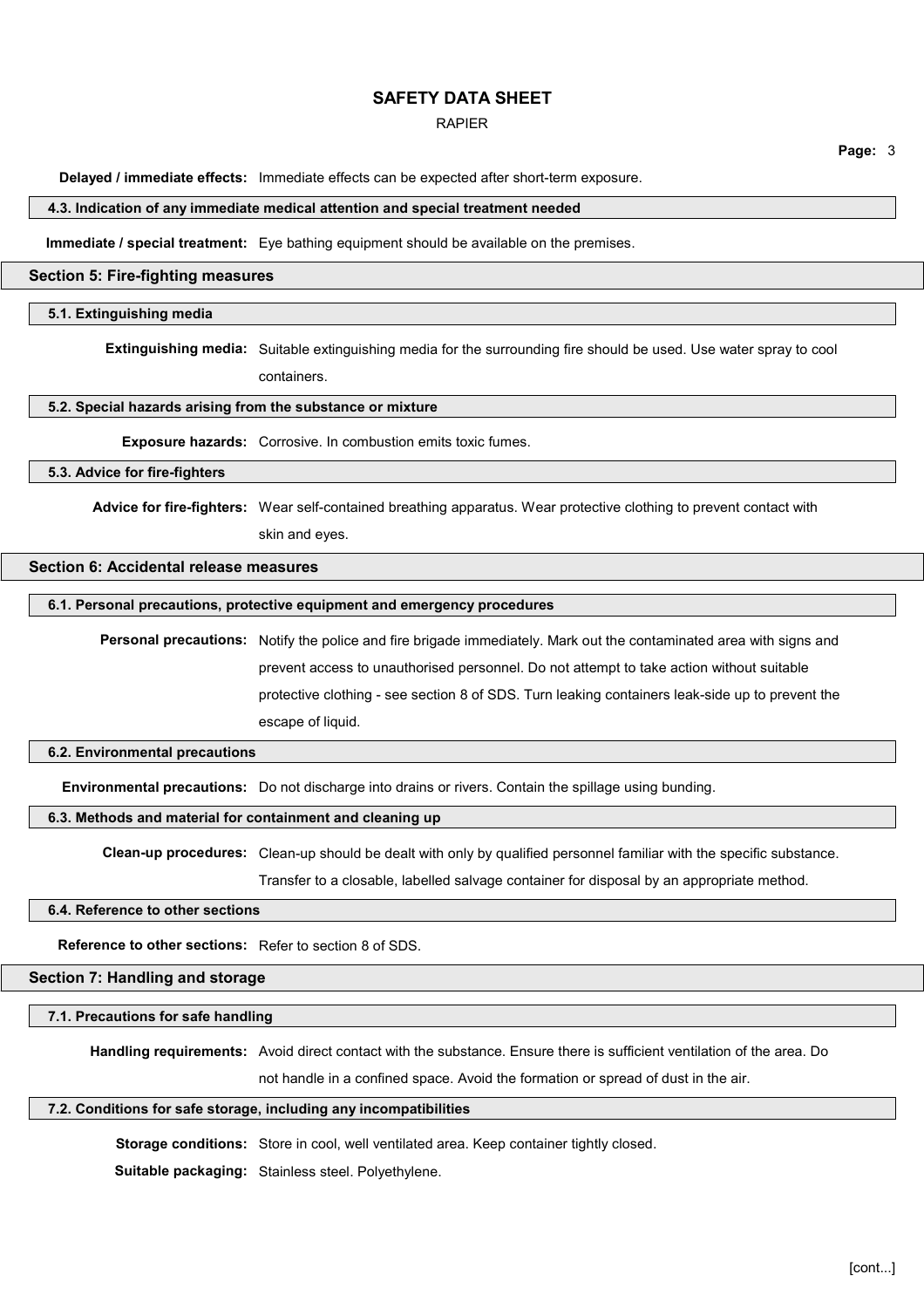## RAPIER

# **Page:** 4

## **7.3. Specific end use(s)**

**Specific end use(s):** No data available.

## **Section 8: Exposure controls/personal protection**

## **8.1. Control parameters**

**Hazardous ingredients:**

## **SODIUM HYDROXIDE**

| Workplace exposure limits: |       | Respirable dust |              |            |              |
|----------------------------|-------|-----------------|--------------|------------|--------------|
|                            | State | 8 hour TWA      | 15 min. STEL | 8 hour TWA | 15 min. STEL |
|                            | UK    |                 | $2$ mg/m $3$ |            | -            |

**8.1. DNEL/PNEC Values**

**DNEL / PNEC** No data available.

**8.2. Exposure controls**

**Hand protection:** Protective gloves. Gloves (alkali-resistant).

**Eye protection:** Tightly fitting safety goggles. Ensure eye bath is to hand.

**Skin protection:** Protective clothing. Alkali resistant protective clothing.

## **Section 9: Physical and chemical properties**

#### **9.1. Information on basic physical and chemical properties**

**State:** Liquid

| Colour: | Yellow-orange |
|---------|---------------|
|---------|---------------|

**Odour:** Barely perceptible odour

**Evaporation rate:** Moderate

**Solubility in water:** Soluble

**Viscosity:** Non-viscous

**Relative density:** 1.05 - 1.15 **pH:** 1%=12-12.5

**VOC g/l:** 0

**Boiling point/range°C:** 100 **Melting point/range°C:** 0

#### **9.2. Other information**

**Other information:** No data available.

## **Section 10: Stability and reactivity**

**10.1. Reactivity**

**Reactivity:** Stable under recommended transport or storage conditions.

## **10.2. Chemical stability**

**Chemical stability:** Stable under normal conditions.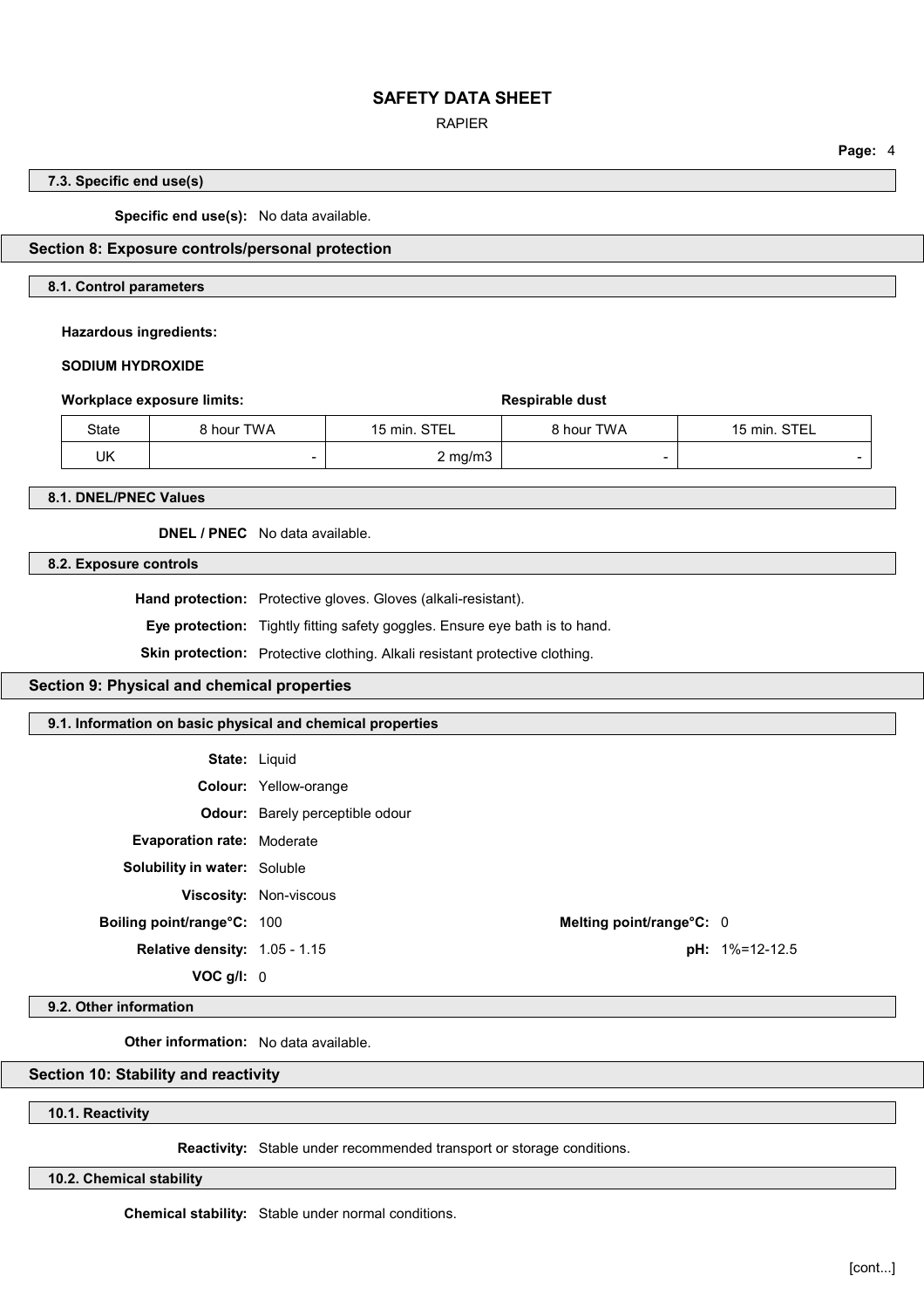## RAPIER

#### **10.3. Possibility of hazardous reactions**

**Hazardous reactions:** Hazardous reactions will not occur under normal transport or storage conditions.

## **10.4. Conditions to avoid**

#### **10.5. Incompatible materials**

**Materials to avoid:** Aluminium. Zinc.

## **10.6. Hazardous decomposition products**

**Haz. decomp. products:** In combustion emits toxic fumes.

#### **Section 11: Toxicological information**

#### **11.1. Information on toxicological effects**

#### **Hazardous ingredients:**

#### **SODIUM HYDROXIDE**

| <b>IPR</b> | <b>MUS</b> | LD50           | 40  | mg/kg |
|------------|------------|----------------|-----|-------|
| ' ORL      | <b>RBT</b> | LDLO<br>______ | 500 | mg/kg |

#### **Relevant effects for mixture:**

| Effect      | Route           | <b>Basis</b>              |
|-------------|-----------------|---------------------------|
| Corrosivity | TINH DRM<br>OPT | ≅calculated<br>Hazardous: |

## **Symptoms / routes of exposure**

**Skin contact:** Blistering may occur. Progressive ulceration will occur if treatment is not immediate.

**Eye contact:** Corneal burns may occur. May cause permanent damage.

**Ingestion:** Corrosive burns may appear around the lips. Blood may be vomited. There may be bleeding from the mouth or nose.

**Inhalation:** There may be shortness of breath with a burning sensation in the throat. Exposure may cause coughing or wheezing.

**Delayed / immediate effects:** Immediate effects can be expected after short-term exposure.

#### **Section 12: Ecological information**

**12.1. Toxicity**

**Ecotoxicity values:** No data available.

**12.2. Persistence and degradability**

**Persistence and degradability:** Biodegradable. The surfactants contained in this preperation comply with the biodegradability

criteria as laid down in regulation (EC) No.648/2004 on detergents.

**12.3. Bioaccumulative potential**

**Bioaccumulative potential:** No bioaccumulation potential.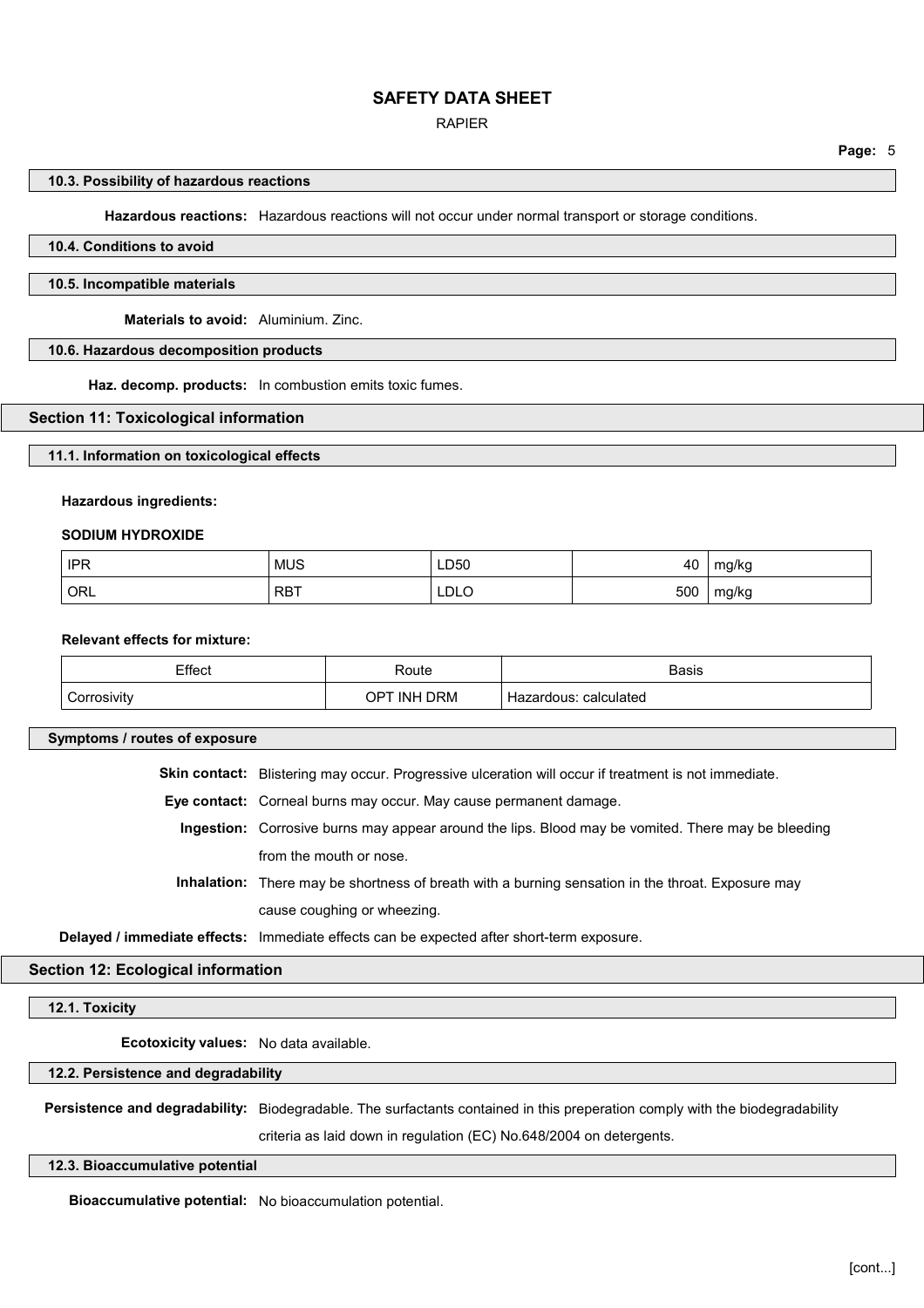#### RAPIER

**Page:** 6

#### **12.4. Mobility in soil**

#### **12.5. Results of PBT and vPvB assessment**

**PBT identification:** This product is not identified as a PBT substance.

#### **12.6. Other adverse effects**

**Other adverse effects:** Negligible ecotoxicity.

## **Section 13: Disposal considerations**

#### **13.1. Waste treatment methods**

**Disposal of packaging:** Dispose of as normal industrial waste.

**NB:** The user's attention is drawn to the possible existence of regional or national regulations regarding disposal.

#### **Section 14: Transport information**

**14.1. UN number**

**UN number:** UN1760

**14.2. UN proper shipping name**

**Shipping name:** CORROSIVE LIQUID, N.O.S.

(SODIUM HYDROXIDE ( 12% ))

#### **14.3. Transport hazard class(es)**

**Transport class:** 8

**14.4. Packing group**

**Packing group:** II

**14.5. Environmental hazards**

**Environmentally hazardous:** No **Marine pollutant:** No **Marine pollutant:** No

**14.6. Special precautions for user**

**Special precautions:** No special precautions.

**Tunnel code:** E

**Transport category:** 2

## **Section 15: Regulatory information**

## **15.1. Safety, health and environmental regulations/legislation specific for the substance or mixture**

#### **15.2. Chemical Safety Assessment**

**Chemical safety assessment:** A chemical safety assessment has not been carried out for the substance or the mixture by

the supplier.